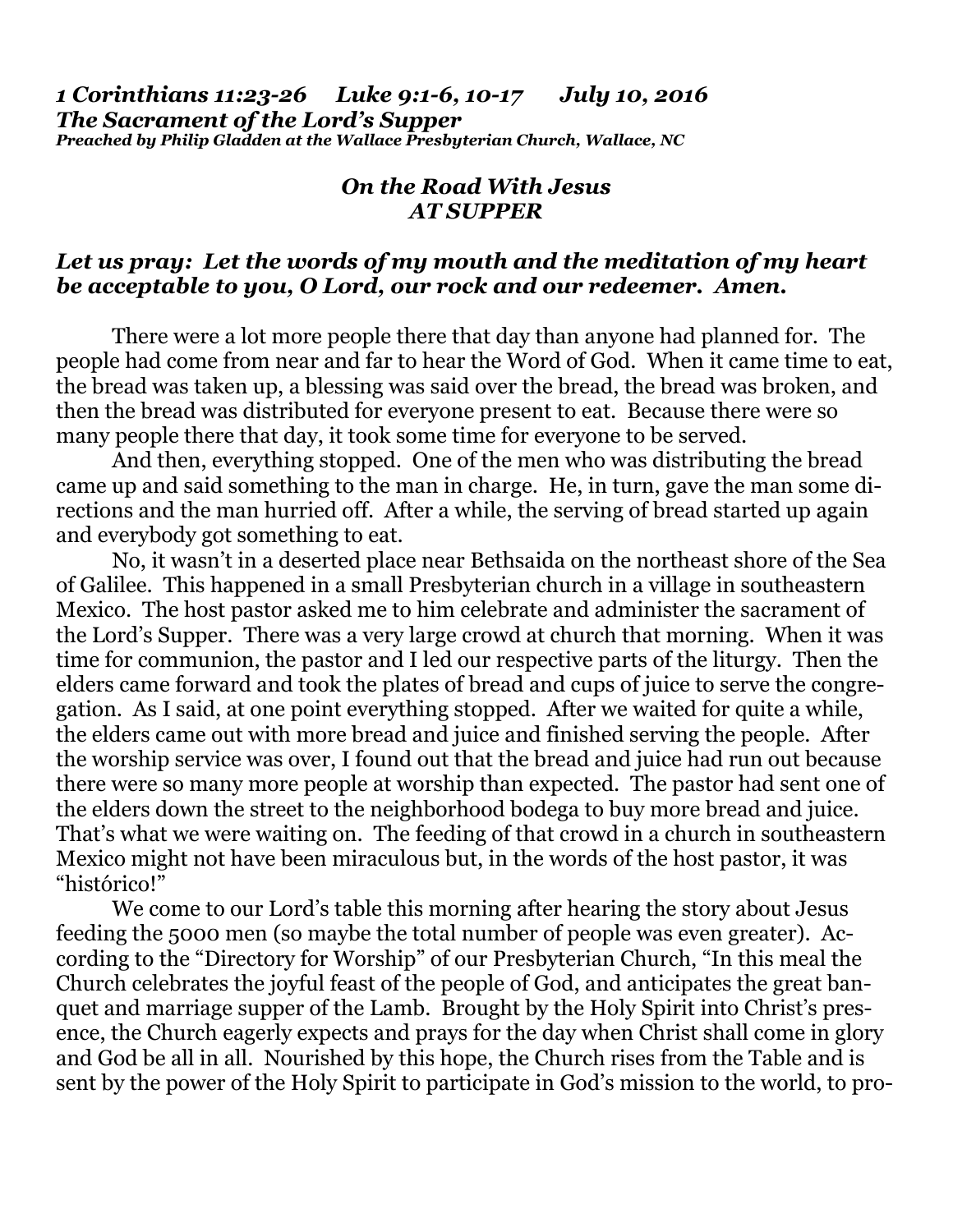claim the gospel, to exercise compassion, to work for justice and peace until Christ's Kingdom shall come at last."1

 According to Luke's story, Jesus' disciples have been "on the road" on their own. He gave them power and authority over all demons and to cure diseases. He sent them out to proclaim the kingdom of God and to heal. They departed and went through the villages, bringing the good news and curing diseases everywhere. (Luke 9:1-6)

 On their return, the apostles told Jesus all they had done. Luke doesn't tell us what Jesus was doing while the twelve were out on the road, but we can safely assume he was doing the same thing — bringing the good news and curing diseases everywhere he went. When the apostles came back, all thirteen of them were probably ready for some R&R. So, Jesus took them on a private retreat to the seaside town of Bethsaida, hometown of Peter, Andrew, and Philip. Time for a little well-deserved break! But the crowd wouldn't let them rest! Luke tells us that Jesus continued ministering to them he welcomed them and spoke to them about the kingdom of God and healed those who needed to be cured. (Luke 9:11)

 Dr. Wellford Hobbie was a much-beloved professor at Union Seminary in Richmond. He taught us preaching and worship and Presbyterian Church government. Wellford was a demanding professor, but also a kind and gentle man who offered pastoral care to us seminary students at the same time he was marking up our feeble attempts at sermons. Wellford had a wealth of experience as a pastor in the church before he came to teach at the seminary. What he taught us rang true — he had been there and done that in the church. One day he talked to us about the "interruptions" of ministry. "You will be in your study with your entire day planned out," Wellford said. "You're going to spend two hours on sermon preparation, an hour on getting the session agenda ready for that night's meeting, etc., etc. However, someone will stop by and want a word with you, and that word turns into forty-five minutes. Someone else will call with a question and that question uncovers a deeper concern that requires your attention, etc., etc." I remember Wellford telling us, "Don't think of those moments as interruptions of your ministry. Those moments *can be* your ministry." Of course, Wellford admitted, you still have to get your sermon written, the session agenda planned, etc., etc.

 The crowds that followed Jesus and the apostles that day to Bethsaida could easily have been seen as "interruptions." However, Jesus took the opportunity to continue his ministry by welcoming them, preaching to them, and healing them. And then he did something else . . . he fed them.

 But he didn't do it all by himself. Sure, he made it happen. Someone asked me this week, "How did he do it?" I answered, "v.  $16 -$  And taking the five loaves and the two fish, he looked up to heaven, and blessed and broke them, and gave them to the disciples to set before the crowd." That was the best answer I could give.

 Did you notice what Jesus did with the bread and the fish? He didn't tell the disciples to get out of the way and let him do it all. Instead, after telling them, "You give them something to eat," he helped them do that very thing. The disciples realistically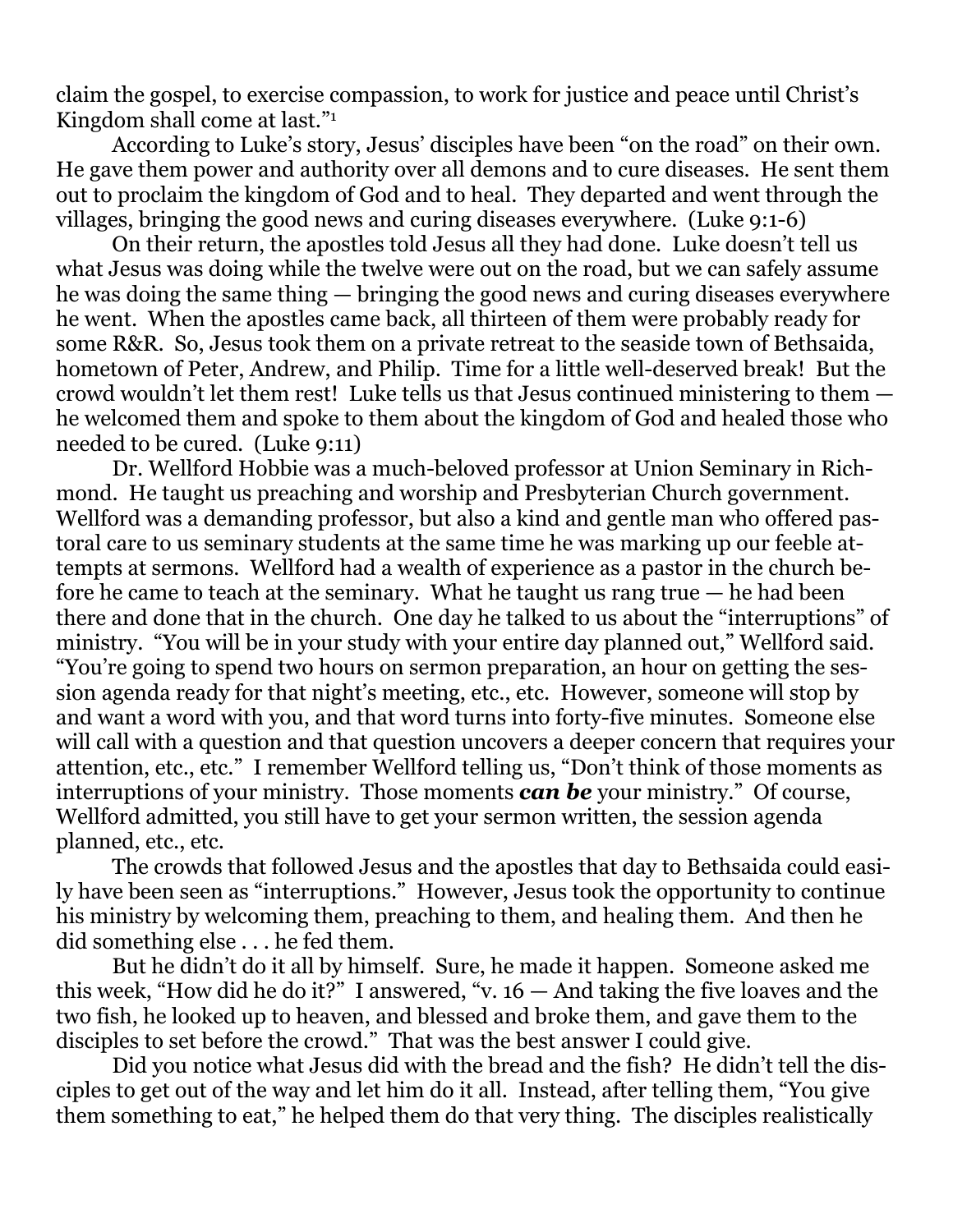pointed out, "We have no more than five loaves and two fish — unless we are to go and buy food for all these people." But Jesus took what they had and helped them do what needed to be done — feed the people.

 Perhaps what Jesus did with the bread and fish sounds familiar — he took, blessed, broke, and gave.

 In Luke's story of the Last Supper, he tells us, "[Jesus] took a loaf of bread, and when he had given thanks, he broke it and gave it to them, saying, 'This is my body, which is given for you. Do this in remembrance of me." (Luke 22:19)

 In Luke's story about the two men on the road to Emmaus late on Easter afternoon, he tells us, "When he was at table with them, [Jesus] took bread, blessed and broke it, and gave it to them." (Luke 24:30)

 In his words of institution and instructions about the Lord's Supper, the apostle Paul says, ". . . the Lord Jesus on the night when he was betrayed took a loaf of bread, and when he had given thanks, he broke it and said, 'This is my body that is for you. Do this in remembrance of me.'" (1 Corinthians 11:23-24)

 When Jesus fed the 5000+ at Bethsaida, it wasn't necessarily "the Sacrament of Holy Communion" but there is certainly something sacramental about what he did with the loaves and the fishes. Luke lets us know that the breaking of bread wasn't an isolated act — there was welcoming and preaching and teaching and healing. Later on, in his second volume of his work which we call The Book of Acts, Luke describes what life was like among the early Christians: "Awe came upon everyone, because many wonders and signs were being done by the apostles. All who believed were together and had all things in common; they would sell their possessions and goods and distribute the proceeds to all, as any had need. Day by day, as they spent much time together in the temple, they broke bread at home and ate their food with glad and generous hearts, praising God and having the goodwill of all the people." (Acts 2:43-47)

 In his commentary on this story in the gospel of Luke, Fred B. Craddock notes that "It is important, then, to keep in mind that the feeding of the multitude was an event within and not isolated from a full ministry to a range of human needs. When the church appropriated this story for liturgical use, as bread and fish symbolism and the eucharistic language (took, blessed, broke, gave) indicated it did, the liturgy was not separated from the larger ministry to other needs. The Lord's Supper was joined to a full meal in which those who had shared with those who did not. Apart from feeding the hungry, the Eucharist becomes a ritual detached from life, just as feeding the hungry, apart from the Eucharist, is not fully satisfying. One lives by bread, yes, but not by bread alone."2

 In a few minutes, our elders will hand you trays of bread and cups of juice. In the tradition of this church, you will eat the bread and drink the juice individually. But that doesn't mean you are having a private communion service, just between you and Jesus. Personal, yes, but never private — the same can be said of our faith. The elders take the trays and hand them to the people sitting on the ends of the pews. But you pass the bread and cup among yourselves. You serve one another. That's one way we celebrate